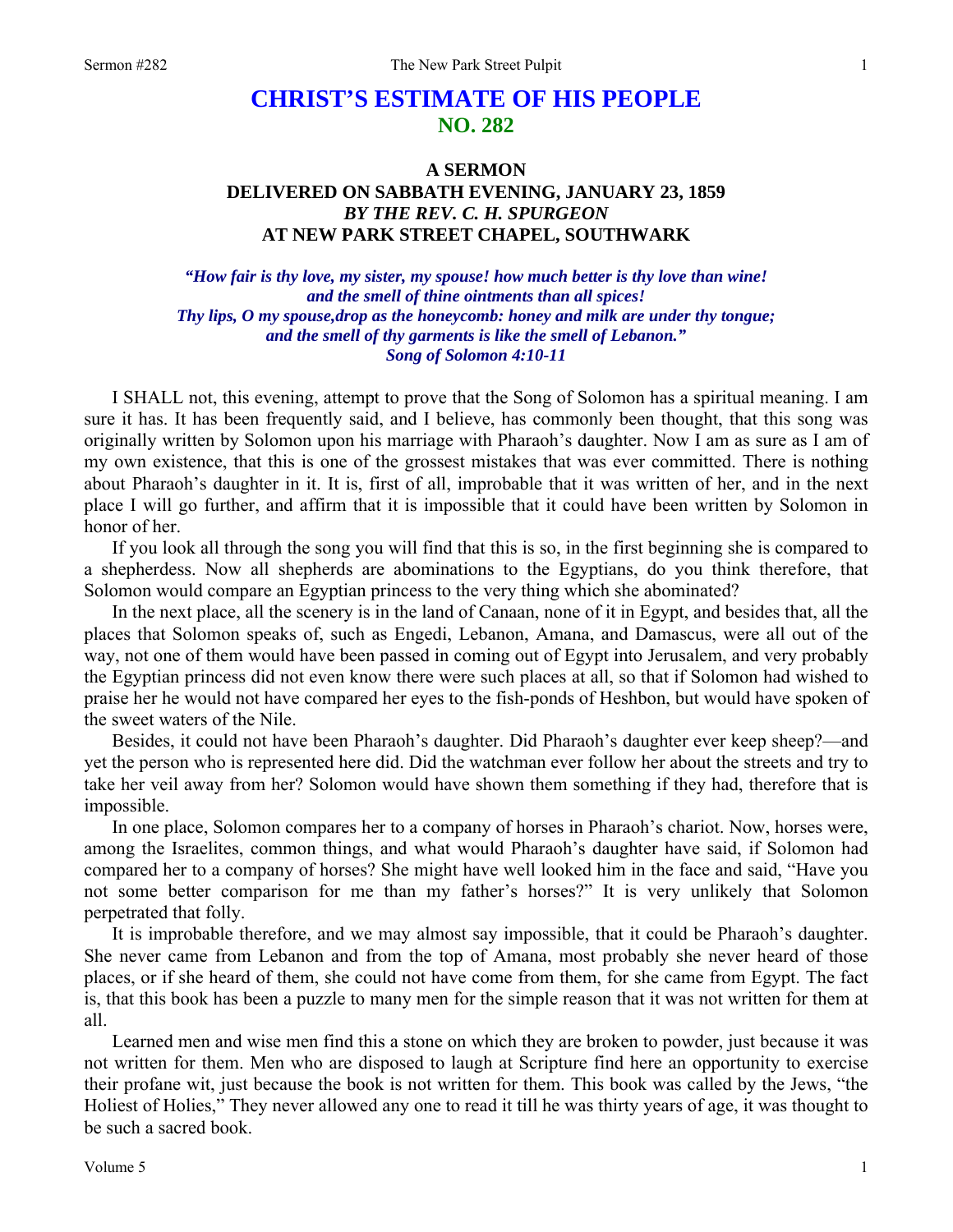Many a Christian who reads it cannot understand it. And as good Joseph Irons says, "This dwarfish age is not likely to esteem this book as it ought to be esteemed, only those who have lived near Jesus have drunk out of His cup, have eaten His flesh and drank His blood, only those who know the fullness of the word 'communion,' can sit down to this book with delight and pleasure, and to such men these words are as wafers made with honey, manna, angels' food, every sentence is like gold, and every word is like much fine gold."

The true believer who has lived near his Master will find this book to be a mass, not of gold merely, for all God's Word is this, but a mass of diamonds sparkling with brightness, and all things you can conceive are not to be compared with it for its matchless worth.

If I must prefer one book above another, I would prefer some books of the Bible for doctrine, some for experience, some for example, some for teaching, but let me prefer this book above all others for fellowship and communion.

When the Christian is nearest to heaven, this is the book he takes with him. There are times when he would even leave the psalms behind, when standing on the borders of Canaan, when he is in the land of Beulah, and he is just crossing the stream, and can almost see his Beloved through the rifts of the storm cloud, then it is he can begin to sing Solomon's Song. This is about the only book he could sing in heaven, but for the most part, he could sing this through, there still praising Him who is his everlasting lover and friend.

With these preliminary remarks, let us go at once to the text. I have said that this is Jesus speaking to His church. Now when the church praises Jesus, you do not wonder, for He deserves all she can say of Him, and ten thousand times more. When she uses such large expressions concerning His loveliness, you feel that she falls far short of her mighty theme, that she does but demean Him by her comparisons, for she can but compare the greater with the less, and the beautiful and the eternal, with that which is mutable and transient.

But to hear Christ turn round upon His church and seem to say to her—"You have praised Me, I will praise you, you think much of Me, I think quite as much of you. You use great expressions to Me, I will use just the same to you. You say My love is better than wine, so is yours to Me, you tell Me all My garments smell of myrrh, so do yours, you say My word is sweeter than honey to your lips, so is yours to Mine. All that you can say of Me, I say it back to you, I see Myself in your eyes, I can see My own beauty in you, and whatever belongs to Me, belongs to you. Therefore, O My love, I will sing back the song, you have sung it to your Beloved, and I will sing it to My beloved, you have sung it to your Ishi, I will sing it to My Hephzibah, you have sung it to your Husband, I will sing it to My sister, My spouse."

Now note how sweetly the Lord Jesus sings to His spouse. First, He praises *her love,* "How fair is thy love, my sister, my spouse! how much better is thy love than wine!" Next He praises *her graces,* "The smell of thy ointments, is much better than all spices." Then He praises *her words,* "Thy lips, O my spouse, drop as the honeycomb." Then He praises *her thoughts,* the things that do not come out of her mouth, but lie under her tongue, "Honey and milk are under your tongue." Then He finishes by praising *her works,* "The smell of thy garments is like the smell of Lebanon."

**I.** Begin at the beginning then, Christ first PRAISES HIS PEOPLE'S LOVE.

Do you love God, my hearer? Do you love Jesus? If not, stand back! These things have nothing to do with you, for if you love not Christ, you have neither part nor lot in the matter. You are in the gall of bitterness, and in the bond of iniquity.

But can you say as Peter did, when his Master asked him thrice—"Simon, son of Jonas, lovest thou me?" Can you say, '"Lord, thou knowest all things; thou knowest that I love thee,' and thou knowest, O my Lord! that my grief is that I do not love Thee more, I pant to have my little love increased, that my heart may be eaten up with love, that zeal of love to Thee may completely consume me"? Hearken then, to what the Lord Jesus says to you tonight by His Holy Spirit, from this song!

Your love, poor, feeble, and cold though it be, is very precious unto the Lord Jesus, in fact it is so precious, that He Himself cannot tell how precious it is. He does not say how precious, but He says,

2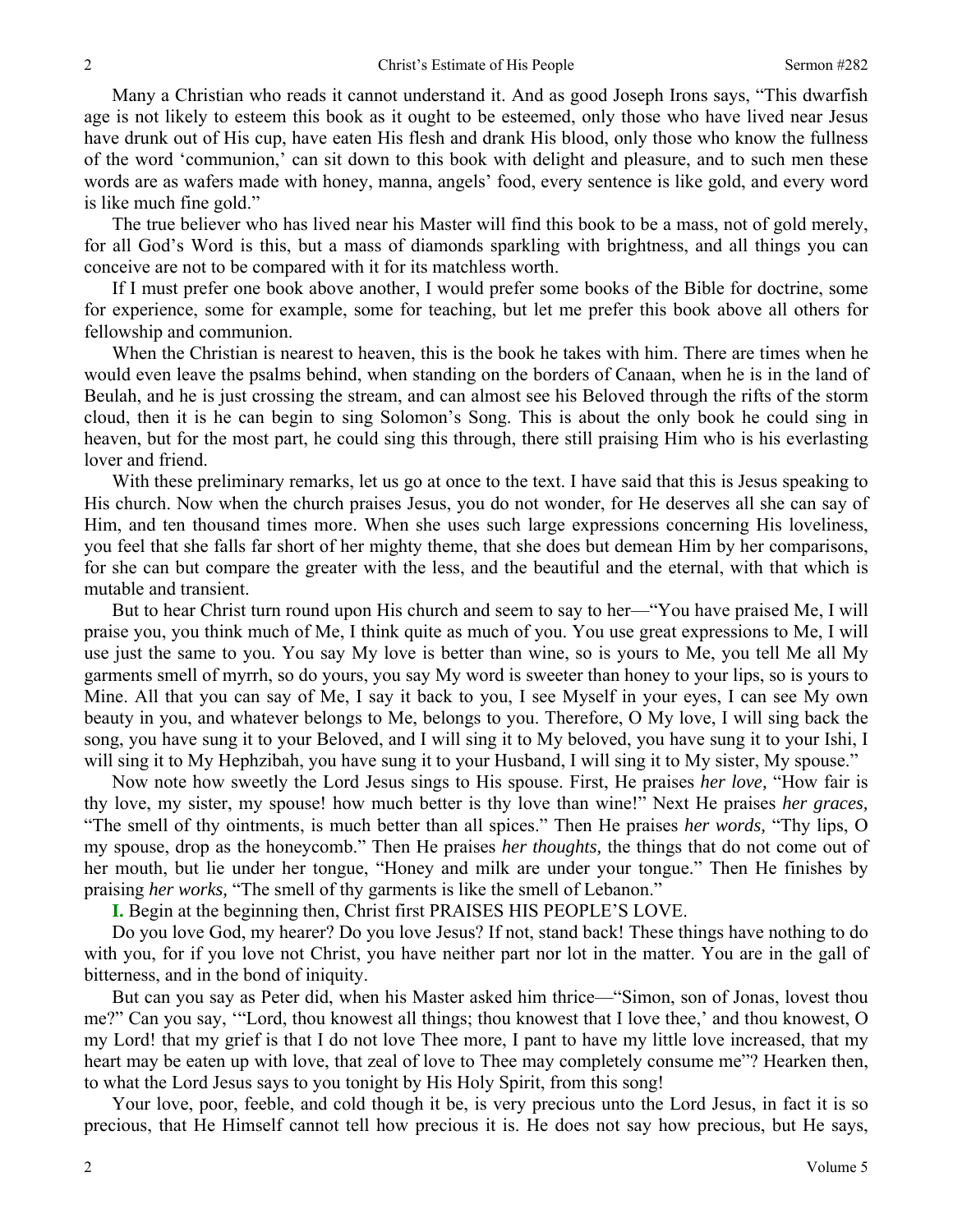"How fair." This is an expression that men use when they do not know how to describe anything. They lift up their hands, they put in a note of exclamation, and they say, "How fair! how precious! how much better is Thy love than wine!"

The fact is that Jesus values our love at such a price, that the Holy Spirit when He dictated this Song of Solomon, could not see any word in all the human language that was large enough to set forth Christ's estimation of our love. Have you ever thought of Christ's love to you till your heart has been melted, while your Beloved spoke to you till the tears have run down your eyes, and you have believed you could do as Mary Magdalene did, could kiss His feet, and wash them with your tears, and wipe them with the hairs of your head?

Now can you believe it? Just what you think of Christ's love, Christ thinks of yours. You value His love, and you are right in so doing, but I am afraid that you still undervalue it. He even values your love, if I may so speak, He sets a far higher estimate upon it than you do, He thinks very much of little, He estimates it not by its strength, but by its sincerity. "Ah," He says, "He does love Me, he does love Me, I know he does, He sins, he disobeys Me, but still I know he loves Me, his heart is true, he does not love Me as I deserve, but still he loves Me."

Jesus Christ is delighted with the thought that His people love Him, this cheers and gladdens Him. Just as the thought of His love gladdens us, so the thought of our love gladdens Him. Notice how He puts it, He says, "How much better is your love than wine!" Now wine when used in Scripture, frequently signifies two things, a great luxury, and a great refreshment. Wine is a luxury, especially it is so in this country, but even in the East, where there was more of it, good wine was still a dainty thing.

Now Jesus Christ looks upon His people's love as being a luxury to Him, and I will show you that He does. When He sat at the feast of Simon the Pharisee, I have no doubt there were sparkling wine cups on the table, and many rich dainties were there, but Jesus Christ did not care for the wine, nor for the banquet. What did He care for them? That poor woman's love was much better to Him than wine. He could say to Simon the Pharisee, if He had chosen, "Simon, put away your wine cups, take away your dainties, this is My feast, the feast of My people's love."

I told you also that wine was used as an emblem of refreshment. Now, our Savior has often been refreshed by His people's love. "No," says one, "that cannot be." Yes! you remember once when He was weary and thirsty, and sat upon the well of Samaria. He needed wine then indeed to refresh Him, but He could not get so much as a drop of water. He spoke to a woman whom He had loved from before all worlds, He put new life into her, and she at once desired to give Him drink, but she ran away first to tell the Samaritans what she had heard.

Now the Savior was so delighted at her wishing to do good, that when His disciples came, they expected to find Him fainting, for He had walked many a weary mile that day, so they said, "Whence hath He meat?" and He said, "I have meat to eat that ye know not of." It was that woman's love that had fed Him. He had broken her heart, He had won her to Himself, and when He saw the tear roll from her eye, and knew that her heart was set upon Him, His spirits all revived, and His poor flagging strength grew strong. It was this that encouraged Him.

Nay, I will go farther. When Christ went to His cross there was one thing that cheered Him even in the agonies of death, it was the thought of His people's love. Are we not told by the apostle Paul in the Hebrews, that our blessed and divine Husband, the Lord Jesus, "for the joy that was set before Him, endured the cross, despising the shame"? What was that joy? Why, the joy that He should see His seed, and that seed should love Him, and that He should have His love written in their hearts, in remembrance of His dying pains and agonies.

Jesus was cheered, even in His death agonies, by the thought of the love of His people, when the bulls of Bashan roared upon Him, and the dogs bayed Him, when the sun was put out in darkness, when His Father's hand was heavy upon Him, when the legions of hell compassed Him, when the pangs of body, and the tortures of spirit all beset him, it was this that cheered Him, "My people, they are dear to

3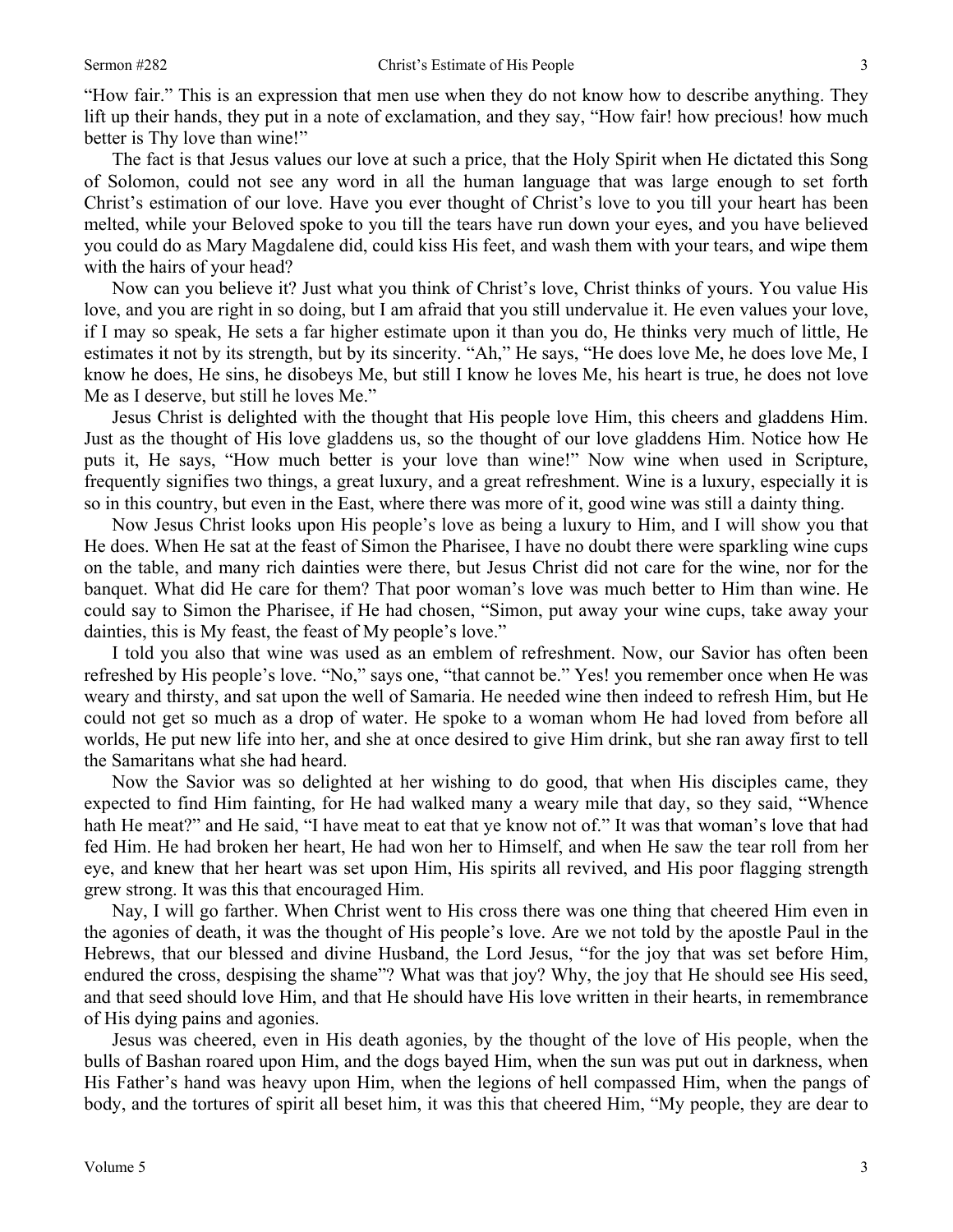Me, for them I stretch these bleeding hands, for them shall this heart be pierced, and oh, how they will love Me, how they will love Me on earth! how they will love Me spiritually in paradise!"

This was the wine the Savior had to drink, this was the cup of His delightful joy that made Him bear all these pains without a murmuring, and this was the meaning of these words of Jesus—"How much better is thy love than wine!"

Pause here, my soul, to contemplate a moment and let your joy rest awhile. Jesus Christ has banquets in heaven such as we have never yet tasted, and yet *He* does not feed there. He has wines in heaven richer far than all the grapes of Eshcol could produce, but where does He seek His wines? In our hearts, my friends, in our hearts. Not all the love of angels, nor all the joys of paradise are so dear to Him as the love of His poor people, sprinkled with sin, and compassed with infirmity.

Is not that a thought! I may preach about it, I can only speak it to you, read it, mark it, learn it, and inwardly digest it, and oh, if you saw Him standing here tonight, and looking into your eyes, and saying to you personally—"You love Me, I know that you love Me, your love is to Me better far than wine," would you not fall at His feet and say, "Lord, is my love so sweet to You? then shame upon me that I should give You so little of it."

And then you would break out into the song of Krishna Pal, which we sung this morning—

*"O now, my soul, forget no more The Lord who all thy misery bore, Nor Him forget, who left His throne, And for thy life gave up His own."* 

This is the first point, the love of the believer is sweet to Christ.

**II.** Do not imagine however, that Christ despises our faith, or our hope, or our patience, or our humility. All these GRACES are precious to Him, and they are described in the next sentence under the title of ointment, and the working of these graces, their exercise and development, are compared to the smell of ointment.

Now both wine and ointment were used in the sacrifices of the Jews, sweet smelling myrrh and spices were used in meat offerings and drink offerings before the Lord. "But," saith Jesus Christ to His church, "all these offerings of wine, and all that burning of incense is nothing to Me compared to your graces. Your love is My wine, your virtues are My sweet smelling ointments."

For now you have a little faith, but oh, how little it is. You seem to have got just faith enough to know how unbelieving you are, you have got love, but somehow you have only got love enough to let you know how little you love Him. You have some humility, but you have only enough humility to discover you are very proud, you have some zeal for Christ, but you have only zeal enough to make you chide yourself that you are so cold, you have some hope, but you have only hope enough to lead you to see how despairing and desponding you often are, you have some patience, but you have only patience enough to teach you how often you murmur when you ought not.

"I confess," say you, "that all my graces are a stench in my own nostrils, and all the good things I trust I have, I cannot look upon them with any pride or self-congratulation. I must bury myself in dust and ashes, and even those things, I can but weep over them, for they are so marred by my own evil nature."

But now then, the very things that you and I very properly weep over, Christ delights in. He loves all these, the smell may seem to be but very faint and feeble, yet Jesus observes it, Jesus smells it, Jesus loves it, and Jesus approves it.

Yes, believer, when you are on your sick bed and are suffering with patience, when you go about your humble way to do good by stealth, when you distribute of your alms to the poor, when you lift up your thankful eye to heaven, when you draw near to God with humble prayer, when you make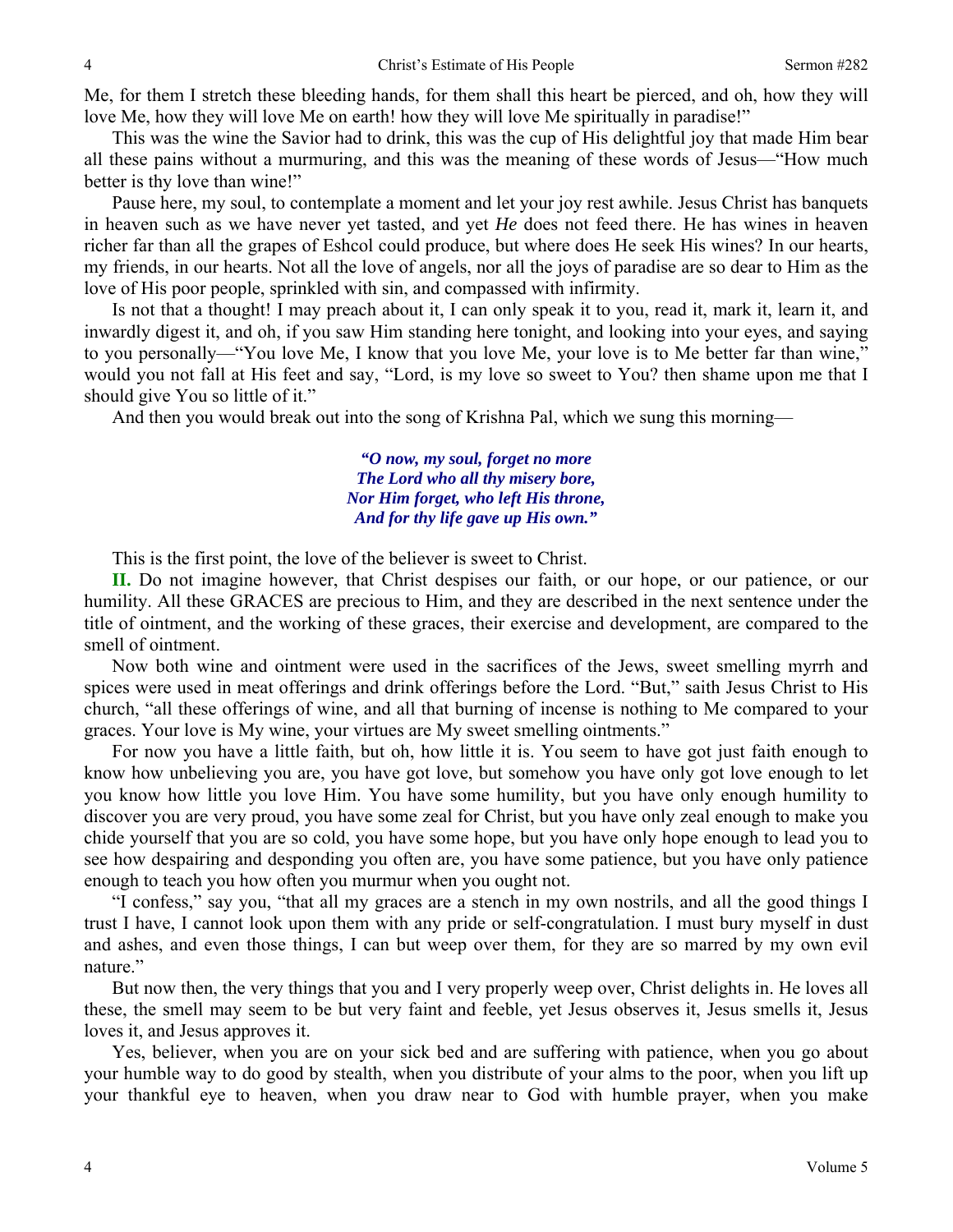confession of your sin to Him, all these acts are like the smell of ointment to Him, the smell of a sweet savor, and He is gratified and pleased.

O Jesus, this is condescension indeed, to be pleased with such poor things as we have. Oh this is love, it proves Your love to us, that You can make so much out of little, and esteem so highly that which is of such little worth!

Have you ever known a little child when he feels love in his heart go into the garden or the field and bring you a little flower, it may be but a little buttercup or a daisy, a great thing to him perhaps, but a trifle to you—worthless in fact—you have taken it, and you have smiled and have felt happy because it was a token of your child's love.

So Jesus esteems your graces, they are His gift to you. Mark, first of all, they are very poor things in themselves, till He esteems them as tokens of your love, and He rejoices in them, and declares they are as sweet to Him as all the spices of Araby, and all the rich odors of the merchant. This is the second thing.

**III.** Now we come to the third, "Thy lips, O my spouse, drop as the honeycomb." Christ's people are not a dumb people, they were once, but they TALK now.

I do not believe a Christian can keep the secret that God gives him if he were to try, it would burst his lips open to get out. When God puts grace into your heart, you may try to hide it, but hide it you cannot. It will be like fire in the bones, and will be sure to find its way out. Now the church is a talking church, a preaching church, and a praising church, she has lips and every believer will find he must use his lips in the service of Christ.

Now it is but poor, poor matter that any of us can speak. When we are most eloquent in our Master's praise, how far our praises fall beneath His worth! When we are most earnest in prayer, how powerless is our wrestling compared with the great blessing that we seek to obtain! When our song is loudest, and it begins to be something akin to the chorus of the angels, even then how marred it is with the discord of our unbelief and of our worldliness!

But Jesus Christ does not find any fault in what the church speaks. He says, "No, 'Thy lips, O my spouse, drop as the honeycomb."' You know the honey that drops out of the honeycomb is the best—it is called the life-honey. So the words that drop from the Christian's lips are the very words of his life, his life-honey, and they ought to be sweet to every one. They are as sweet to the taste of the Lord Jesus as the drops of the honeycomb.

A little caution to some of you that talk too much. Some of you do not let your words drop as the honeycomb, they gush out as a great stream that sweeps everything before it, so that others could not thrust in a word edgeways, no, not if it were squeezed together and sharpened at one end could it be got in. They must talk, their tongue seems set on a hinge, like a pendulum, forever going on, swing! swing! swing!

Now Christ does not admire that. He says of His church in His commendation, her lips "drop as the honeycomb." Now a honeycomb, when it drops, does not drop as much even as the drops that fall from the eaves of houses, for the honey is thick, and rich, and therefore it takes some time. One drop hangs for a time, then comes another, and then another, and does not all come in quick succession.

Now when people are often talking a great deal, it is poor and thin, and good for nothing, but when they have something good to say, it drops by slow degrees like the honey from the honeycomb. Mark, I do not want you to say one good word less. They are those other words, those awkward ones. Oh that we could leave them out!

I am as guilty of this myself, I fear, as many others. If we could talk half as much, it would be, perhaps, twice as good, and if we were to say only a tenth of what we do, perhaps we should be ten times better, for he is a wise man that knows how to speak well, but he is a great deal wiser man that knows how to hold his tongue.

The lips of the true church, the lips of the true believer, drop like the honeycomb, with rich words, rich thoughts, rich prayers, rich praises. "Oh," says one, "but I am sure my lips do not drop like that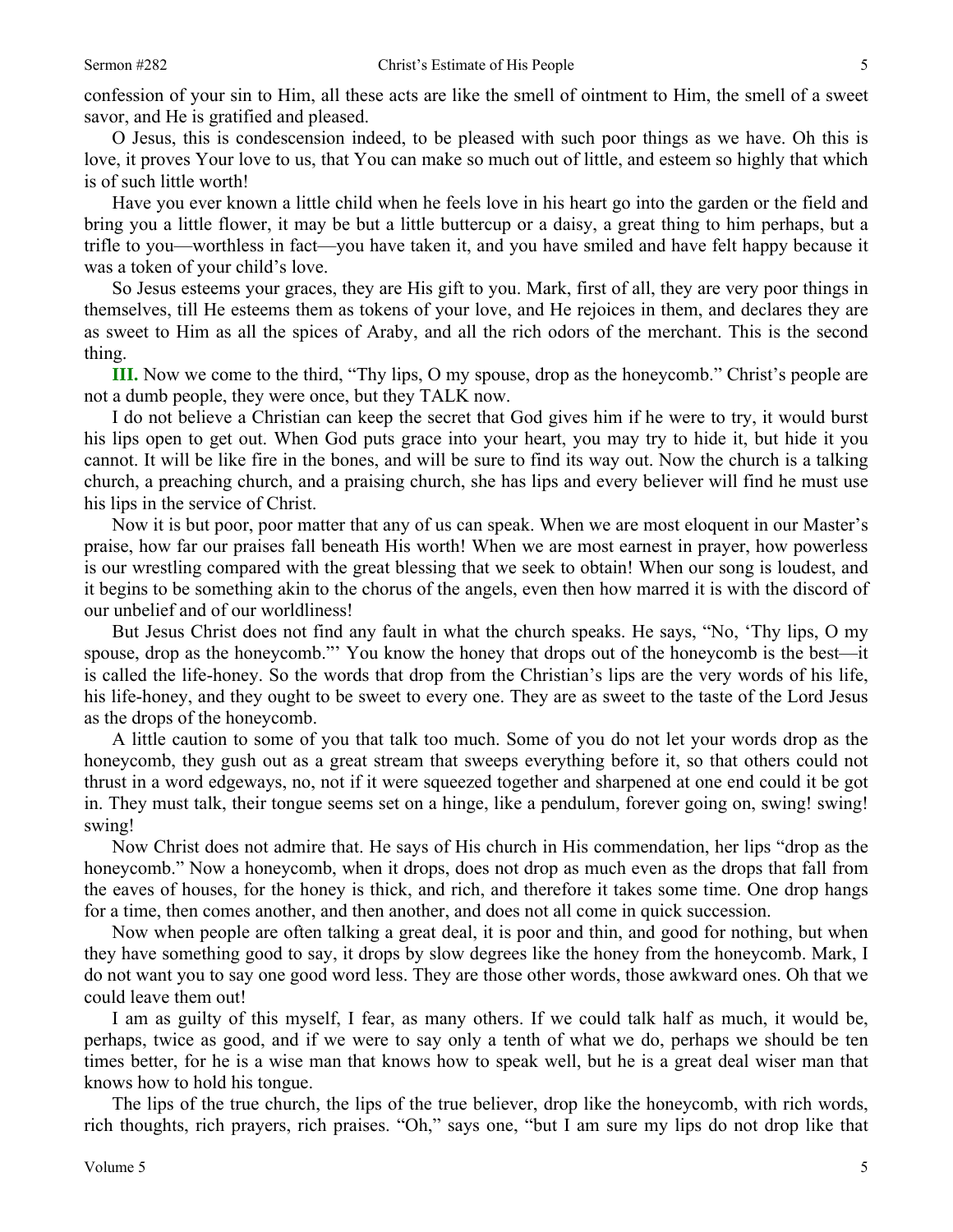when in prayer. Sometimes even I cannot get on at all, and when I am singing I cannot put my heart into it, and when I am trying to instruct others, I feel I am so ignorant that I know nothing myself."

That is your estimate—I am glad you are so humble as to think that. But Christ does not think so. "Ah," He says, "that man would preach if he could, that man would honor Me better if he could." And He does not measure what we do, but what we want to do, and so it is that He reckons that our lips drop like the honeycomb. What is sweeter in the world than honey from the honeycomb? But whatever may be the sweetest thing to the world, the words of the Christian are the sweetest things to Christ.

Sometimes believers are privileged to sit down together, and they begin to talk about what *He* said, and what *He* suffered for them here below, they begin to speak of His exceeding glories and His boundless and matchless love, they begin to tell one another what they have tasted and handled of the good word of life, and their hearts begin to burn within them when they speak of these things by the way. Do you know that Jesus is in that room, smiling Jesus is there, and He is saying to His own soul, "It is good to be here, the lips of these my brethren drop as the honeycomb, and their words are sweet to Me."

At another time the Christian is alone in his chamber, and he talks with his God in a few broken words, and with many sighs, many tears, and many groans, and little does he think that Jesus Christ is there, saying to such a one, "Thy lips, O my beloved, drop with honey like the honeycomb."

And now Christians will you not talk much about Jesus? Will you not speak often of Him? Will you not give your tongue more continually to prayer and praise, and speech that ministers to edifying, when you have such a listener as this, such an auditor who stoops from heaven to hear you, and who values every word you speak for Him?

Oh, it is a sweet thing to preach when the people listen to catch every word. I would give up if I had to preach to an inattentive audience. And yet I do not know. Plato, we are told, was once listening to an orator, and when all the people had gone away but Plato, the orator went on with all his might. Being asked why he proceeded, he replied that Plato was sufficient audience for any man.

And surely if in preaching, or in praying, all the world should find fault, and all the world should run from it, Jesus is enough to be the hearer for any man. And if He is satisfied, if He says our words are sweeter than the honeycomb, we will not stop, all the devils in hell shall not stop us. We could continue to preach, and praise, and pray, while immortality endures. If this be honey, then the honey shall drop. If Christ prizes it, we set His opinion against all the opinion in the world, He knows better than any others, He is the best judge, for He is the last and final judge—we will go on talking of Him, while He goes on to say, our lips drop as the honeycomb.

"But," says one, "if I were to try to talk about Jesus Christ, I do not know what I would say." If you wanted any honey, and nobody would bring it to you, I suppose the best way, if you were in the country, would be to keep some bees, would it not? It would be very well for you Christian people if you kept bees. "Well," says one, "I suppose our thoughts are to be the bees. We are always to be looking about for good thoughts, and flying on to the flowers where they are to be found, by reading, by meditation, and by prayer, we are to send bees out of the hive."

Certainly, if you do not read your Bibles, you will have no honey, because you have no bees. But when you read your Bibles, and study those precious texts, it is like bees settling on flowers, and sucking the sweetness out of them. There are many other books, though the Bible is the chief one, that you may read with great advantage, over which your thoughts may be busied as bees among flowers.

And then you must attend the means of grace continually, you must listen often to the preaching of the Word, and if you hear a minister who is a plant of the Lord's right hand planting, and you believe in what you hear, you will be like bees sucking sweetness out of flowers, and your lips will be like the honeycomb. But some people have nothing in their heads, and they are never likely to have, for they are so wise that they cannot learn, and they are such fools that they will never teach.

Some waste the time they have. Now I would have my people read much the Word of God, and study it, and then read such books as shall illustrate it. I will tell you where I have been sipping a bit just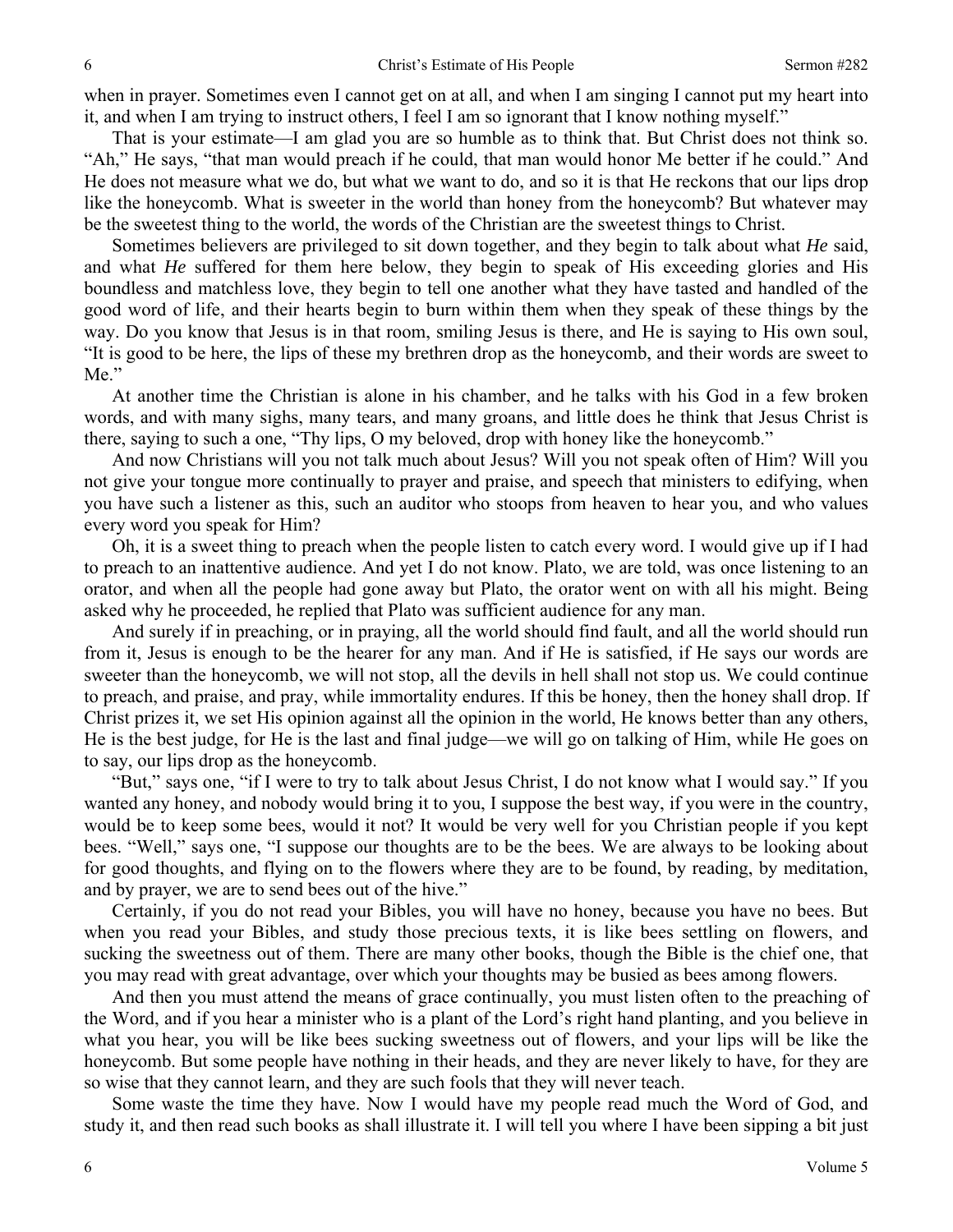lately, and I have often sipped much from—it is this book of Solomon's Song. It is a favorite book of mine. And there is a sweet little book of Joseph Irons', called "Nymphas," a blank verse explanation of it. If any of you have that little book, set your bees to work on it, and if you do not suck honey out of it, I am very much mistaken.

Then let the bees bring the honey to the hive of your memory, and let it be added to the stores of your mind, and in this way you will get rich in precious things, so that when you speak, the saints will be edified, your prayers will be full of marrow and fatness, and your praises will have something in them, because you have sent your bees well abroad, and therefore your lips will drop as the honeycomb.

**IV.** This brings us to the next topic—"Honey and milk are under thy tongue."

I find it necessary when I preach to keep a good stock of words under my tongue as well as those that are on it. It is a curious operation of the mind in the man who continually preaches. It sometimes happens while I am speaking to you, that I am thinking about what I am going to say at the close of my sermon, and when I am thinking about people downstairs or in the gallery, and how I shall hit Mr. Soand-so, I am still talking right on, speaking with all my heart on the subject on which I am addressing you.

It is because by continually preaching we get into the habit of keeping words under our tongue as well as those that are on the top, and sometimes we find it necessary to keep those words under our tongue altogether and not let them come further. Very often I have got a simile just ready to come out, and I have thought, "Ah, that is one of your laughable similes, take that back." I am obliged to change it for something else. If I did that a little oftener perhaps it would be better, but I cannot do it. I have sometimes a whole host of them under my tongue, and I am obliged to keep them back. "Honey and milk are under thy tongue."

That is not the only meaning. The Christian is to have words ready to come out by and by. You know the hypocrite has words upon his tongue. We speak about solemn sounds upon a thoughtless tongue, but the Christian has his words first under the tongue. There they lie. They come from his heart, they do not come from the top of his tongue—they are not superficial service work, but they come from under the tongue—down deep—things that he feels, and matters that he knows.

Nor is this the only meaning. The things that are under the tongue are thoughts that have never yet been expressed, they do not get to the top of the tongue, but lie there half formed and are ready to come out, but either because they cannot come out, or we have not time to let them out, there they remain, and never come into actual words.

Now Jesus Christ thinks very much even of these. He says, "Honey and milk are under thy tongue," and Christian meditation and Christian contemplation are to Christ like honey for sweetness and like milk for nourishment. Honey and milk are two things with which the land of Canaan was said to flow, and so the heart of a Christian flows with milk and honey, like the land which God gave to His ancient people.

"Well," says one, "I cannot find that my heart is like that. If I do sit down and think of Jesus, my thoughts turn upon the glories of His person and the excellency of His office, but oh, sir, my thoughts are such dull, cold, useless things, they do not feed me or delight me."

Ah, but you see, Christ does not estimate them as you do, He feeds on them, they are like honey to Him, and though you think little of your own thoughts, and are right in so doing, yet, oh remember, such is the love of Jesus, such is His abundant condescension and compassion, that the very least things that you have He values at a great price. The words you are not speaking, the words you cannot utter, the groans you cannot bring out—these the Holy Spirit utters for you, and these Jesus treasures up as choice and peculiarly precious things—"Honey and milk are under thy tongue."

**V.** And then, last of all, "the smell of thy garments is like the smell of Lebanon." The odoriferous herbs that grew on the side of Lebanon delighted the traveler, and perhaps, here is an allusion to the peculiarly sweet smell of the cedar wood. Now, the garments of a Christian are two-fold—the garment of imputed righteousness, and the garment of inwrought sanctification. I think the allusion here is to the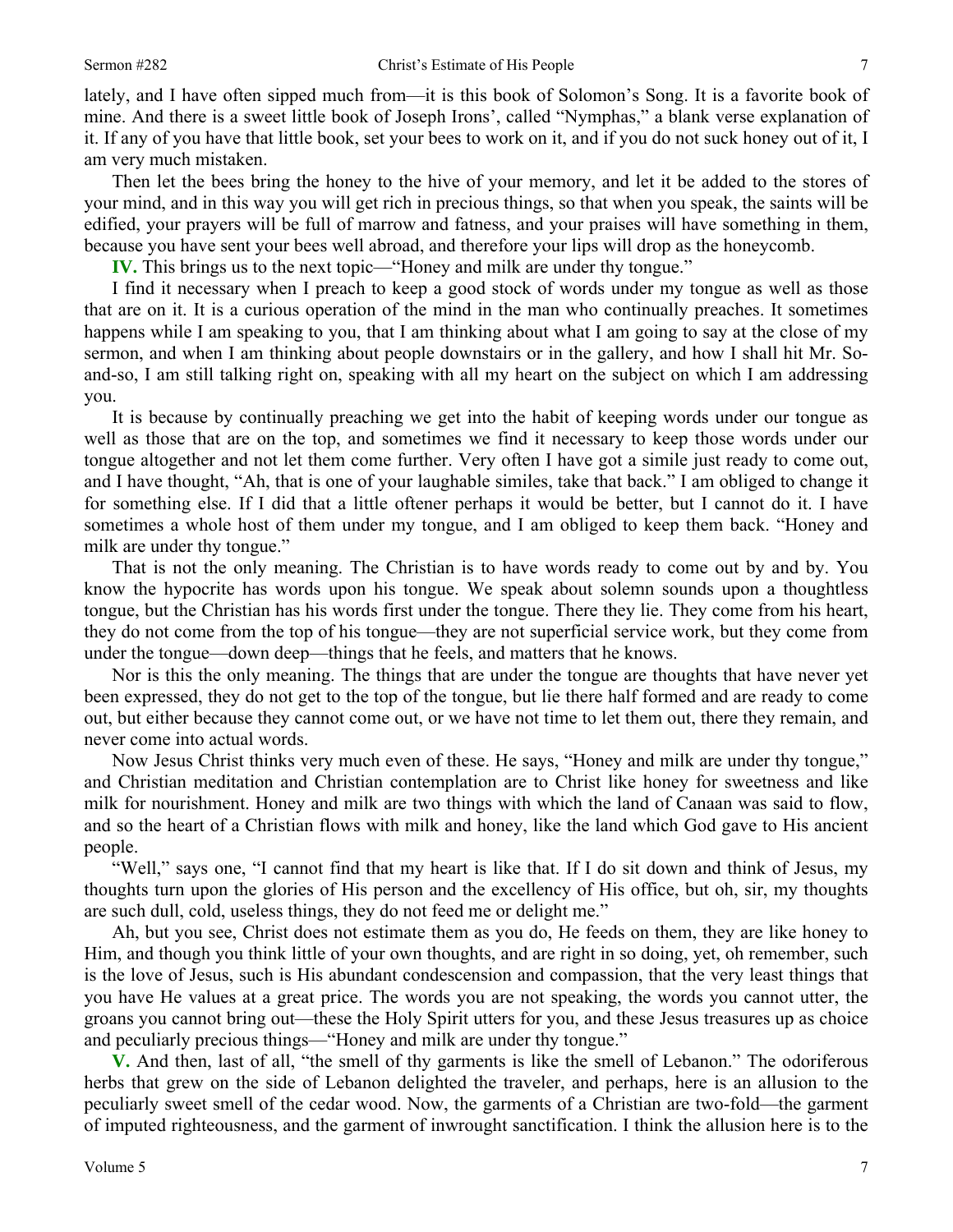second. The garments of a Christian are his EVERY DAY ACTIONS—the things that he wears upon him wherever he goes.

Now these smell very sweet to the Lord Jesus. And here let us speak to some of you here present who manifestly are not God's children, for you smell of the garlic of Egypt rather than of the cedar of Lebanon, and there are some professors, and perhaps some now present, whose smell is anything but like that of Lebanon. Take heed, you that do not live up to your profession. You have sad evidences within that you have not possession. If you can dishonor Christ's holy Gospel by the living in sin, tremble! lest when He shall come in the terror of judgment, He should cry, "Depart, ye cursed; I never knew you."

But if you be humble lovers of Christ, and really have your hearts set upon Him, your daily actions are observed by Him, and the smell of it is to Him as sweet as the smell of Lebanon. What should you think if Jesus should meet you at the close of the day, and say to you, "I am pleased with your works of today"? I know you would reply, "Lord, I have done nothing for You." You would say like those at the last day, "Lord, when saw we thee hungry and feed thee? When saw we thee thirsty and give thee drink?" You would begin to deny that you had done any good thing.

He would say, "Ah, 'when thou wast under the fig tree I saw thee,' when thou wast at thy bedside in prayer I heard thee, I saw thee when the tempter came, and thou saidst, 'Get thee hence, Satan.' I saw thee give thine alms to one of My poor sick children, I heard thee speak a good word to the little child and teach him the name of Jesus, I heard thee groan when swearing polluted thine ears, I heard thy sigh when thou sawest the iniquity of this great city, I saw thee when thine hands were busy, I saw that thou wast not an eye-servant or a man-pleaser, but that in singleness of purpose thou didst serve God in doing thy daily business, I saw thee, when the day was ended, give thyself to God again, I have marked thee mourning over the sins thou hast committed, and I tell thee I am pleased with thee." "The smell of thy garments is like the smell of Lebanon."

And again, I hear you say, "But Lord, I was angry, I was proud," and He says, "But I have covered up this, I have cast it into the depths of the sea, I have blotted it all out with My blood. I can see no ill in thee, thou art all fair, my love, there is no spot in thee."

What would you do then? Would you not at once fall down at His feet and say, "Lord, I never knew love like this, I have heard that love covers a multitude of sins, but I never knew a love so broad as to cover all mine. And then to declare that You can see no sin in me at all—ah! that is love!" It may melt our heart, and make us seek to be holy, that we might not grieve Christ, make us labor to be diligent in His service, that we might not dishonor Him.

I dare say some of you think when ministers preach or go about to do their pastoral duty, that of course Christ is very much pleased with them. "Ah," says Mary, "I am only a poor servant girl, I have to get up in the morning and light the fire, lay out the breakfast things, dust the parlor, make the pies and puddings for dinner, and clear away the things again, and wash them up—I have to do everything there is to do in the house—Christ cannot be pleased with this."

Why Mary, you can serve Christ as much in making beds, as I can in making sermons, and you can be as much a true servant of Christ in dusting a room, as I can in administering discipline in a church. Do not think for a single moment that you cannot serve Christ. Our religion is to be an everyday religion—a religion for the kitchen as well as for the parlor, a religion for the rolling pin, and the jacktowel, quite as much as for the pulpit stairs and the Bible—a religion that we can take with us wherever we go.

And there is such a thing as glorifying Christ in all the common actions of life. "Servants be obedient to your masters, not only to those who are good and gentle, but to the froward." You men of business, you need not think that when you are measuring your ribbons, or weighing out your pounds of sugar, or when you are selling, or buying, or going to market, and such like, that you cannot be serving Christ. Why a builder can serve Christ in putting his bricks together, and you can serve Christ in whatever you are called to do with your hands, if you do it as unto the Lord, and not unto men.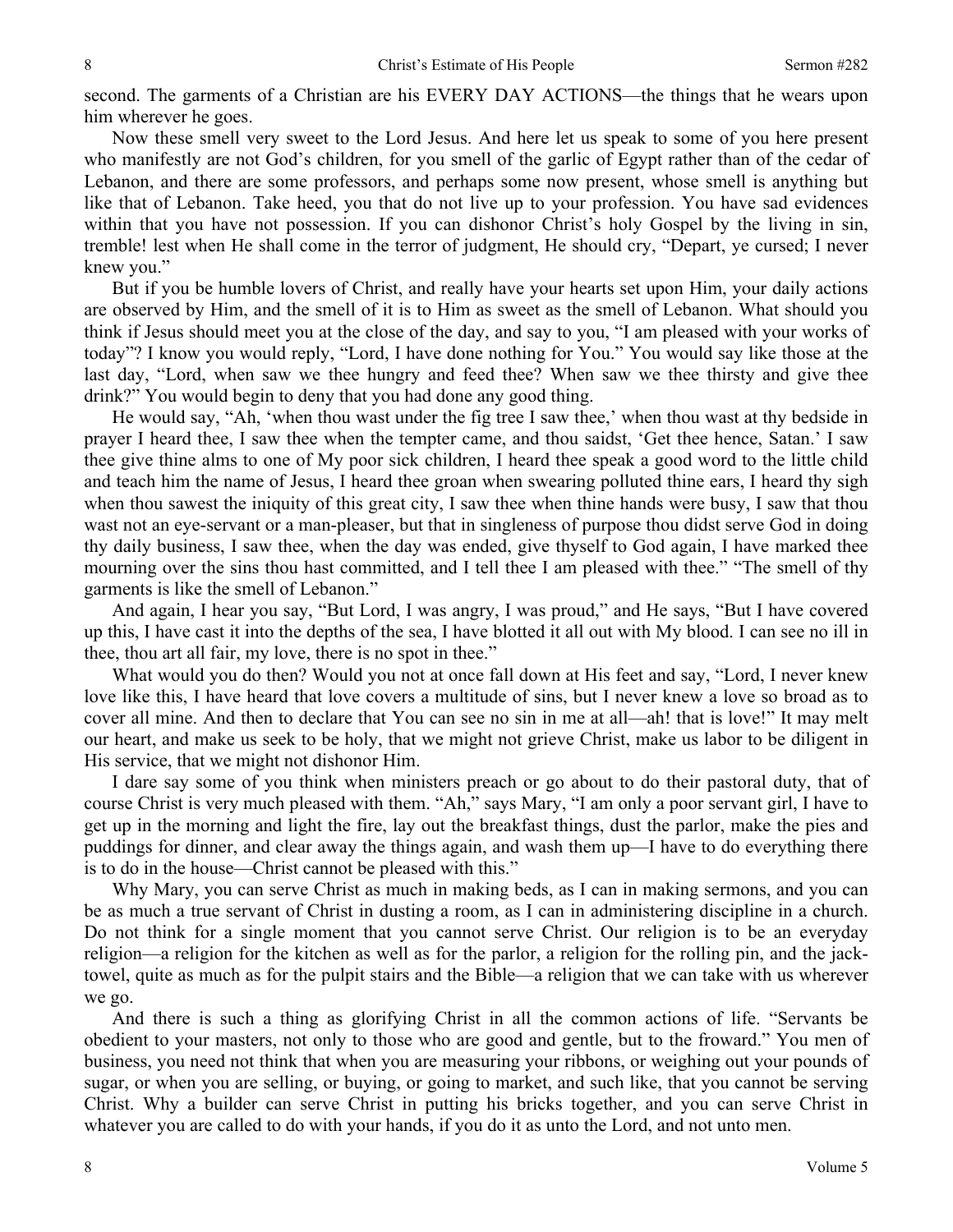I remember Mr. Jay once said that if a shoeblack were a Christian, he could serve Christ in blacking shoes. He ought to black them, he said, better than anyone else in the parish, and then people would say, "Ah, this Christian shoeblack, he is conscientious, he won't send the boots away with the heels half done, but will do them thoroughly." And so ought you.

You can say of every article you sell, and of everything you do, "I turned that out of my hands in such a manner that it shall defy competition. The man has got his money's worth, he cannot say I am a rogue or a cheat. There are tricks in many trades, but I will not have anything to do with them, many get money fast by adulteration in trade, but I will not do it, I would sooner be poor than do it."

Why, the world says, "There is a sermon in that grocer's window—look, you don't see him telling lies to puff his goods, there is a sermon there!" People say as they pass by, "It is a godly man that keeps that shop, he cannot bring his conscience down to do what others do. If you go there, you will be well treated, and you will come out of his shop and say, 'I have spent my money well, and I am glad that I have dealt with a Christian man.""

Depend upon it, you will be as good preachers in your shops as I shall be in my pulpit, if you do that, depend upon it, there is a way of serving Christ in this manner, and this is to comfort you and cheer you. Upon all the actions of your daily life the Lord Jesus looks down from heaven and says, "The smell of thy garments is like the smell of Lebanon." I know you can hardly believe that Jesus Christ takes notice of such little things as that, but He does.

You say, "Oh, but they are too trifling." But don't you know, the God that wings an angel guides a sparrow? Don't you know, "The very hairs of your head are all numbered"? God not only wings the whirlwind, and gives an edge to the lightning flash, but He guides the chaff from the hand of the winnower, and steers the grain of dust in the evening gale. Do not think anything too little for you. He observes the mighty orbs as they whirl through space, but He notices you too, as you go about your business.

And those little cups of cold water you give to His people—those little services you do for His church, those self-denials that you make for His honor, and those conscientious scruples which you foster, and which will not allow you to act as the world acts, all these He observes, and He says, "The smell of thy garments is like the smell of Lebanon."

And now to conclude, what shall we say to this? I was reading sometime ago, an article in a newspaper, very much in my praise, and you know, it makes me sad, so sad that I could cry, if ever I see anything praising me, it breaks my heart, I feel I do not deserve it, and then I say, "Now I must try and be better, so that I may deserve it. If the world abuses me, I am a match for that, I begin to like it, it may fire all its big guns at me, I will not return a solitary shot, but just store them up, and grow rich upon the old iron.

All the abuse it likes to heap upon me I can stand, but when a man praises me, I feel it is a poor thing I have done, sad that he praises me for what I do not deserve. This crushes me down, and I say I must set to work and deserve this. I must preach better. I must be more earnest, more diligent in my Master's service.

Now, will not this text produce just the same effect on you? When the Lord comes to you, and begins saying, "You are not so humble, nor so prayerful, nor so believing as you ought to be," you say, "I do not care about this whipping," but when He comes and begins to praise you, and tells you that, "Your lips drop as the honeycomb, that all your actions smell of myrrh, and that your love is better than wine, and that the thoughts under your tongue are better to Him than wine and milk," what will you say?

Oh, Lord, I cannot say You are mistaken, for You are Infallible, but if I might say such a thing, if I dared to think You are mistaken, I would say, "Thou art mistaken in me," but Lord, I cannot think You are mistaken, it must be true. Still, Lord, I do not deserve it, I am conscious I do not, and I never can deserve it, still if You will help me, I will strive to be worthy of Your praise in some feeble measure.

I will seek to live up to those high encomiums which You have passed upon me. If You say, "My love is better than wine," Lord, I will seek to love You better, that the wine may be richer and stronger.